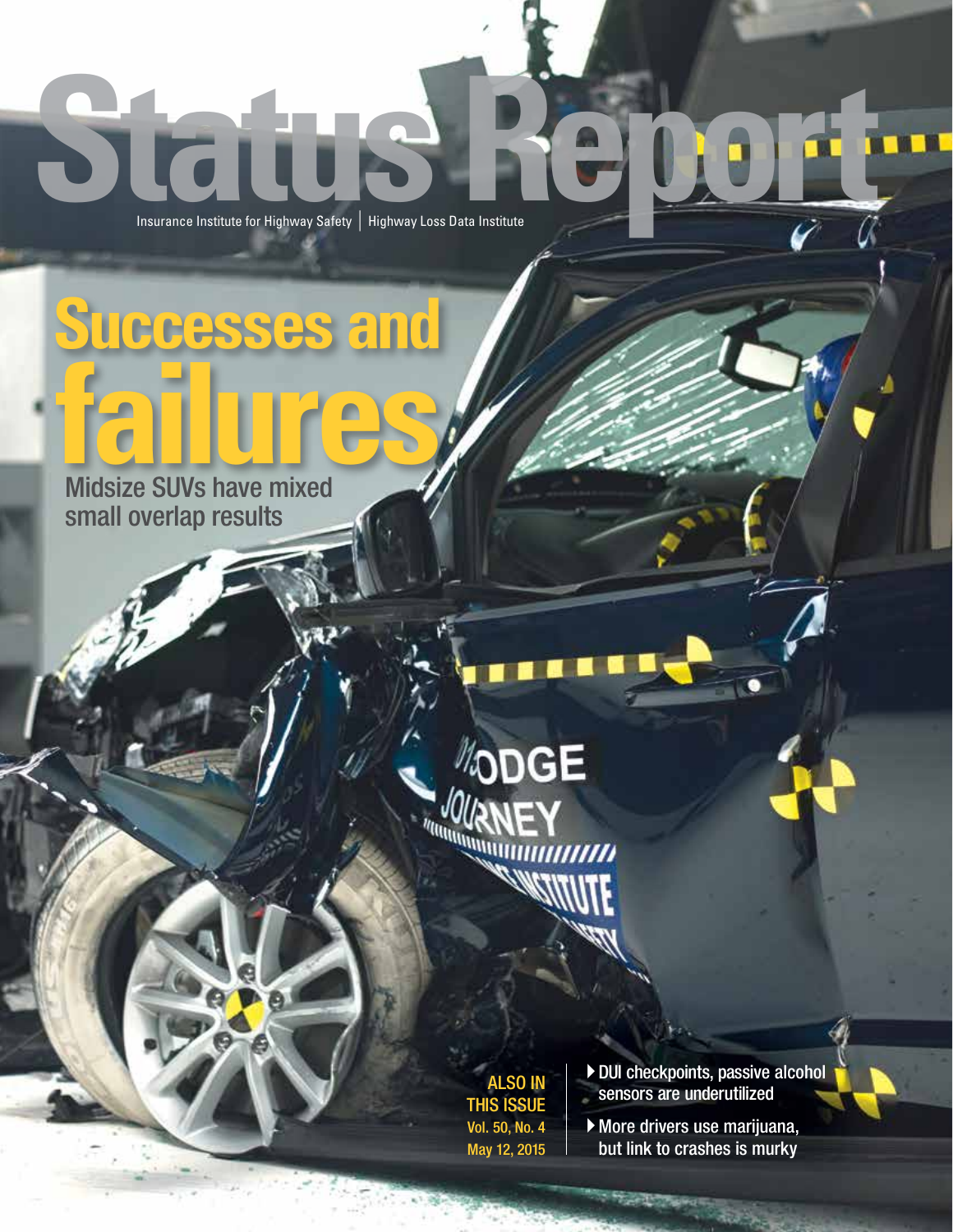

hree more midsize SUVs achieved<br>good or acceptable ratings in the In-<br>stitute's latest round of small overlap<br>front crash testing, but many models, inhree more midsize SUVs achieved good or acceptable ratings in the Institute's latest round of small overlap cluding three newly rated SUVs from Fiat Chrysler Automobiles and one from Hyundai, continue to struggle with the test.

The Nissan Murano earns a good rating and, with a superior-rated optional front crash prevention system, qualifies for the

Institute's highest award, *TOP SAFETY PICK*+. The Ford Flex earns an acceptable rating and qualifies for *TOP SAFETY PICK*.

Consumers looking for a midsize SUV now have seven choices that qualify for IIHS awards — five that earn *TOP SAFETY PICK* and two that earn *TOP SAFETY PICK*+.

Among the seven 2015 models in this round of testing, the Jeep Wrangler 4-door model also picked up a good small overlap



rating. However, the Wrangler offers only marginal protection in side and rear crashes, so it's not a recommended choice. It also lacks a fixed roof, so it can't provide good protection in rollover crashes.

Aside from the Wrangler, three other Fiat Chrysler SUVs were tested for small overlap protection and didn't fare well. The Dodge Journey earns a poor rating, and the Dodge Durango and Jeep Cherokee earn marginal ratings. The Hyundai Santa Fe also earns a marginal rating.

The small overlap test replicates what happens when the front corner of a vehicle collides with another vehicle or an object such as a tree or utility pole. In the test, 25 percent of a vehicle's front end on the driver's side strikes a rigid barrier at 40 mph.

The test is more difficult than either the head-on crashes conducted by the government or the IIHS moderate overlap test. That's because, in a small overlap test, the main structures of the vehicle's front-end crush zone are bypassed, making it hard for the vehicle to manage crash energy. The occupant compartment can collapse as a result.

Since IIHS began small overlap testing in 2012, manufacturers have responded to the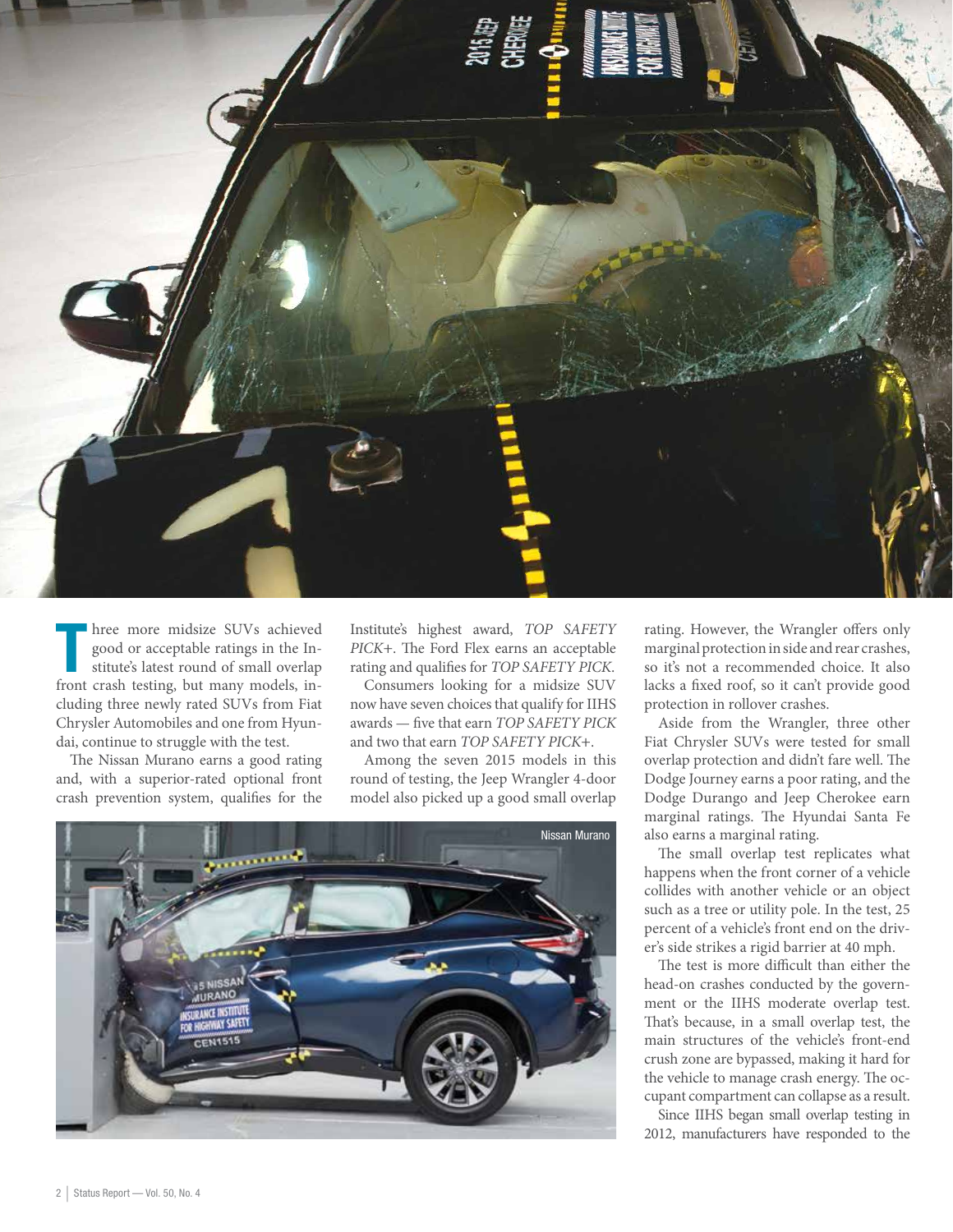

challenge in two ways. One is by taking the test into account when models are redesigned. The other is by making smaller modifications to beef up the front structure and improve airbags even before a model gets a full overhaul.

"This test presented a major challenge for manufacturers when it was introduced three years ago, and many have adapted quickly," says IIHS Chief Research Officer David Zuby. "Chrysler, Dodge and Jeep have had some successes with redesigned models, but they haven't done much in the way of interim improvements. As a result, they still have many models that rate poor or marginal."

The best performer in the current group of seven is the redesigned 2015 Murano. It hit all the marks for ideal small overlap protection. The driver space held up well, with maximum intrusion of 5 inches at the lower door hinge pillar. The dummy's movement was well-controlled, and its head hit the front airbag and stayed there until rebound. The side curtain airbag deployed with sufficient forward coverage to protect the head from contact with side structure and outside objects. Measures taken from the dummy indicate a low risk of any significant injuries in a crash of this severity.

#### Midsize SUV ratings in small overlap front test

|            |                         |                | <b>Structure</b> | <b>Restraints &amp;</b><br>kinematics | Dummy injury measures   |       |                |                     |
|------------|-------------------------|----------------|------------------|---------------------------------------|-------------------------|-------|----------------|---------------------|
|            |                         | <b>Overall</b> |                  |                                       | Head &<br>neck          | Chest | Hip &<br>thigh | Lower leg<br>& foot |
| TSP+       | Nissan Murano           | G              | G                | G                                     | G                       | G     | G              | G                   |
| <b>TSP</b> | Ford Flex               | $\mathsf{A}$   | M                | $\mathsf{A}$                          | G                       | G     | G              | G                   |
|            | Jeep Wrangler<br>4-door | G              | G                | $\mathsf{A}$                          | G                       | G     | G              | $\mathsf{A}$        |
|            | Hyundai Santa Fe        | M              | P.               | $\mathsf{A}$                          | G                       | G     | G              | M                   |
|            | Jeep Cherokee           | M              | M                | $\mathsf{P}$                          | G                       | G     | G              | $\mathsf{A}$        |
|            | Dodge Durango           | M              | P                | $\mathsf{A}$                          | G                       | G     | $\overline{A}$ | $\mathsf{P}$        |
|            | Dodge Journey           | P              | P                | M                                     | G                       | G     | M              | M                   |
|            |                         |                |                  | Good G                                | Acceptable $\mathbf{A}$ |       | Marginal M     | Poor <sub>P</sub>   |

In addition to earning a good small overlap rating, the Murano improved its roof strength rating to good from the previous generation's marginal rating.

The optional front crash prevention system also is new for 2015. The Murano's autobrake nearly avoided a collision in the 12 mph IIHS track test and reduced the vehicle's speed by 11 mph in the 25 mph test. The Murano also earns a point for meeting federal criteria for forward collision warning systems.

Despite being an older design, the 2007-15 Wrangler's structure incorporates some features that automakers now are adding to provide better protection in small overlap front crashes. A stiff bracket that supports the suspension and is welded to the outside of the frame rail, plus a strong bumper, helped the Wrangler glance off the barrier.

"Some automakers are purposely adding structure to make vehicles move away from the barrier during the small overlap crash test," Zuby points out. "The Wrangler happened to have it already built in."

Thanks to this deflection, the Wrangler's occupant compartment remained intact, with

Best and worst performer: The redesigned Nissan Murano (below left) hit all the marks for good small overlap protection, starting with the good structural performance shown in this postcrash photo. In contrast, the occupant compartment of the Dodge Journey failed to hold up.

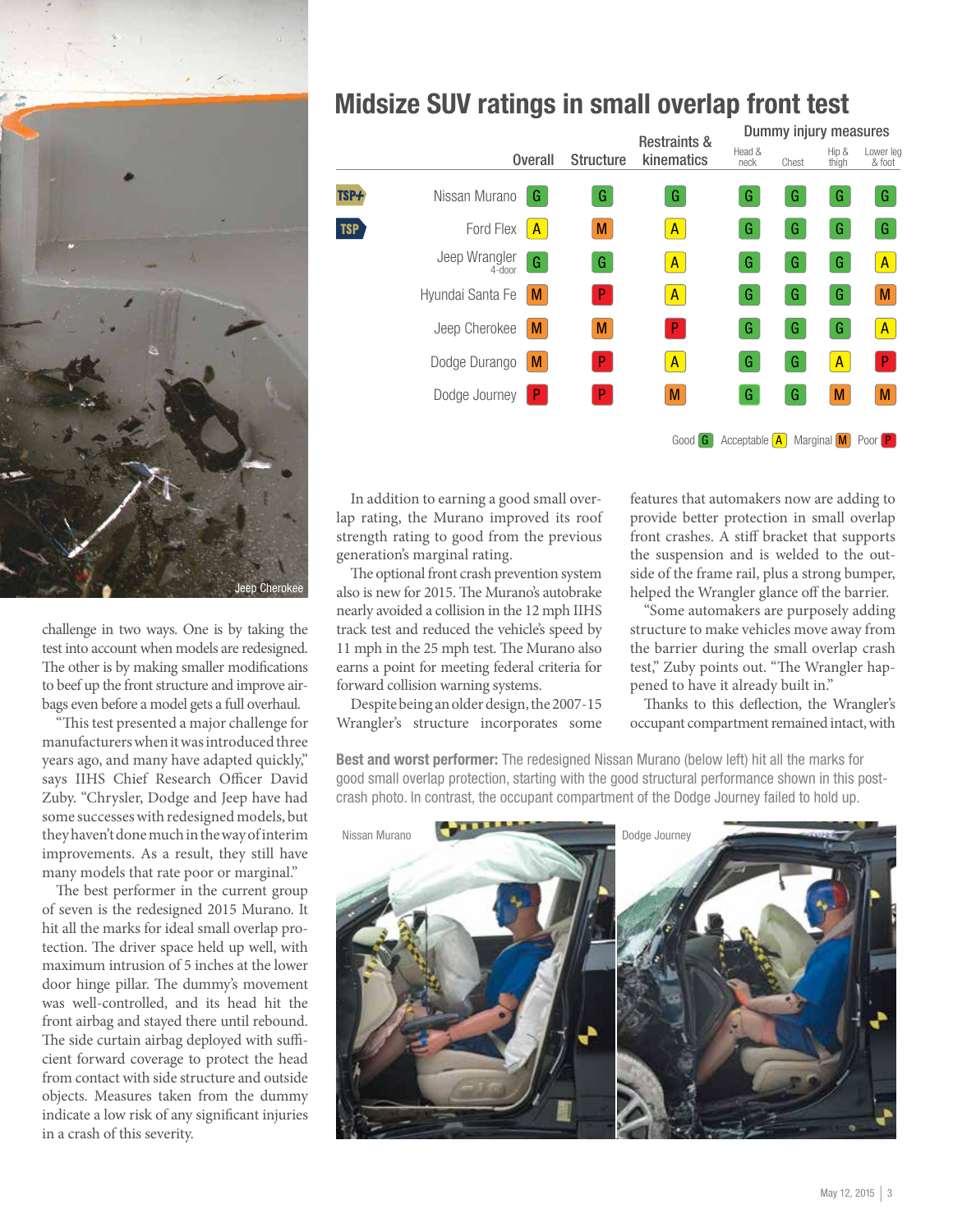maximum intrusion of 4 inches in the left footwell. Forces on both of the dummy's lower legs were just high enough to indicate a moderate risk of injury in a crash of this severity.

The dummy's movement was well-controlled, and the head hit the front airbag and remained there until rebound. However, a real driver under slightly different crash circumstances could be vulnerable to injuries from intruding structure or outside objects. That's because the Wrangler is one of a handful of vehicles still sold without standard side airbags to protect the head and chest.

The Flex managed an acceptable rating, despite the fact that its structure didn't hold up particularly well. Intrusion reached 8 inches toward the top and bottom of the door



The Jeep Wrangler deflected off the barrier, which limited the forces on the vehicle, resulting in a good rating.

hinge pillar and nearly 7 inches at the instrument panel. The steering column was pushed back 4 inches toward the driver.

The dummy's head barely contacted the front airbag before sliding off the left side. The side curtain airbag deployed, though it lacked sufficient forward coverage to fully protect the head.

Despite the Flex's shortcomings, measures taken from the dummy indicate a low risk of any significant injuries in a crash of this severity.

The Flex's rating applies to earlier model years, dating back to its 2009 introduction.

The Journey is the worst performer in the group and a classic example of poor small overlap protection. The occupant compartment failed to hold up, with intrusion measuring as much as 9 inches at the instrument panel and the parking brake pedal, which tore through the dummy's left lower leg. Injuries to the left hip, left knee and right lower leg also would be possible.

The dummy's head barely contacted the front airbag before sliding off, as the steering column moved to the right. The side curtain airbag failed to deploy, leaving the dummy's head vulnerable to contact with side structure and outside objects.

The Journey also was introduced in 2009, and its poor rating applies to the previous models.  $\blacksquare$ 

### **DUI checkpoints, passive sensors are underutilized**

ell-publicized sobriety checkpoints are a proven way to reduce alcohol-impaired driving and crashes, yet results of new IIHS research indicate that many agencies don't conduct them often enough.

Checkpoints, which have been upheld by the U.S. Supreme Court, don't always result in a lot of arrests, but they are a good deterrent if they are visible and publicized (see *Status Report*, Feb. 8, 2003, and April 2, 2005). In a checkpoint, officers stop all vehicles or systematically select vehicles to assess drivers for signs of alcohol or other drug impairment. Not all states use them. Ten states (Idaho, Iowa, Michigan, Minnesota, Oregon, Rhode Island, Texas, Washington, Wisconsin and Wyoming) prohibit them by state constitution or law.

Researchers conducted a telephone survey of state highway safety offices in the summer and fall of 2012. In a separate telephone survey, a nationally representative sample of county, municipal and state law enforcement agencies were interviewed about their DUI enforcement activities. The surveys are a follow-up to a similar sobriety checkpoint study done in 2000 (see *Status Report*, June 30, 2001).

The latest survey of highway safety offices found that law enforcement agencies in 38 states and the District of Columbia conducted sobriety checkpoints in 2011, one more than in the 2000 survey. Based on the survey of enforcement agencies, an estimated 58 percent of all agencies conducted sobriety checkpoints in 2011-12, but most conducted them infrequently. Half of state enforcement agencies reported conducting checkpoints once a month or more, compared with 12 to 14 percent of municipal or county agencies.

Most agencies reported using at least seven officers at checkpoints, and slightly more than a quarter reported using more than 15 officers. In line with the 2000 survey, the most frequent reasons cited for not conducting checkpoints were that they were illegal in the state and that they require too many officers.

IIHS research has shown that small-scale checkpoints with as few as 3-5 officers can be conducted successfully and safely and can be effective in reducing alcohol-impaired driving (see *Status Report*, April 2, 2005). The federal government encourages states to do frequent, low-manpower checkpoints.

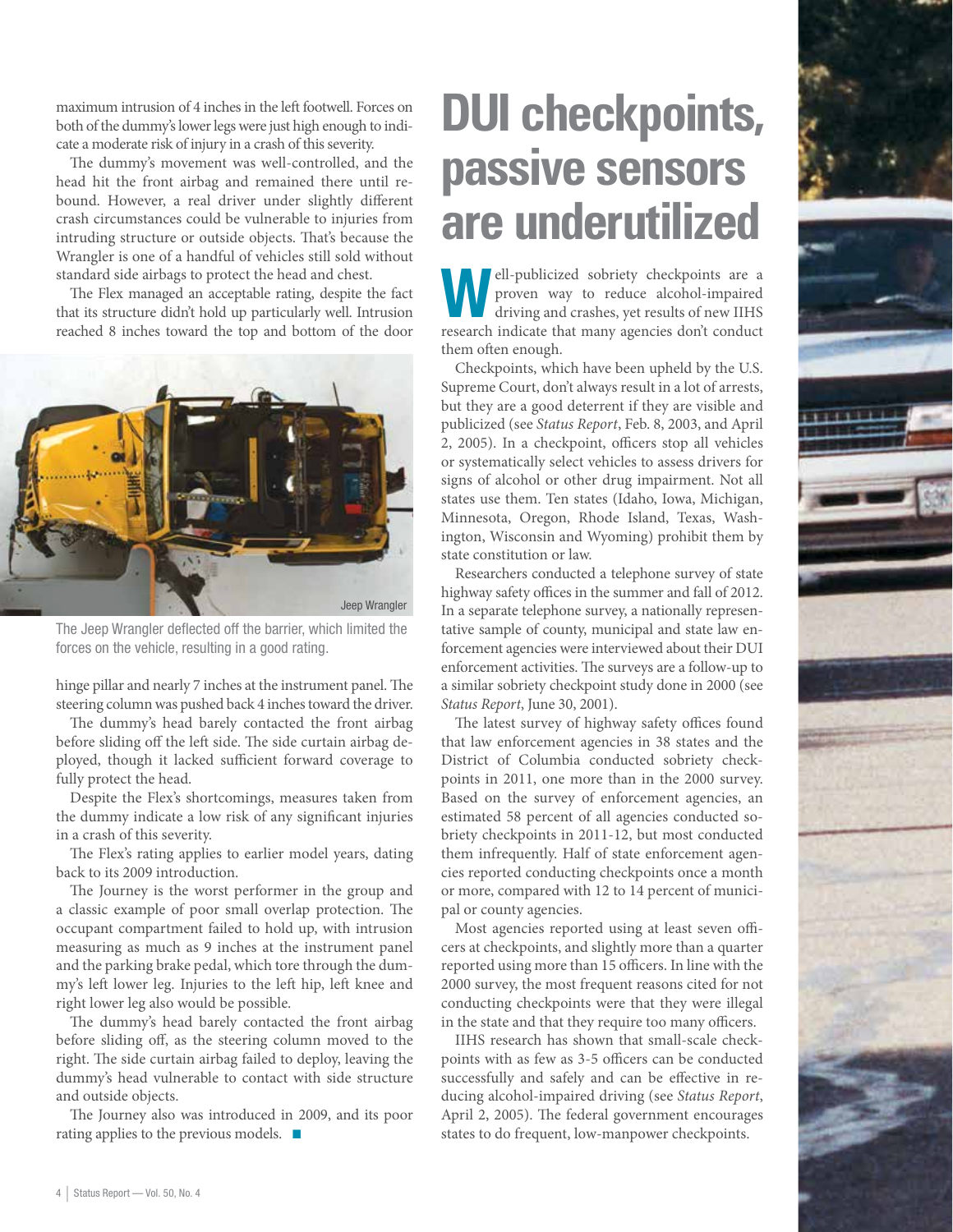

Among agencies that conducted sobriety checkpoints, 87 percent publicized them, and 56 percent frequently or always announced their locations to raise awareness of enforcement efforts.

"Publicity is important because the real goal of sobriety checkpoints is to deter, not catch, impaired drivers," says Anne McCartt, the Institute's senior vice president for research and a co-author of the study. "People are less likely to drink and drive if they believe they'll encounter a checkpoint. Sustained and well-publicized enforcement is the best way to let potential violators know they won't get away with it."

Alcohol-impaired driving persists as a substantial problem in the U.S. (see *Status Report*, Dec. 30, 2013, at iihs.org). Just over 10,000 people died in crashes involving drivers with illegal

How often sobriety checkpoints are conducted varies by agency type



blood alcohol concentrations (BACs) in 2013. Since 1994, each year about a third of crash deaths have occurred in crashes involving drivers with BACs of 0.08 percent or higher.

#### Sensors help detect DUI offenders

Passive alcohol sensors are a proven way to help officers identify alcohol-impaired drivers once stopped (see *Status Report*, June 30, 2001). Passive sensors unobtrusively identify alcohol in the exhaled breath near a driver's mouth and give officers an objective basis for further evaluation when alcohol is detected. Officers using passive alcohol sensors are able to detect more impaired drivers than when they rely on judgment alone.

Just 20 percent of agencies reported using passive alcohol sensors during 2011-12, and only about 4 percent of these agencies reported using them on a regular basis, the survey found.

"Using passive alcohol sensors in all kinds of DUI enforcement would help improve the apprehension of impaired drivers," McCartt says.

#### DUI patrols widely used

The survey found a clear preference for dedicated DUI enforcement patrols over sobriety checkpoints. Research examining how DUI patrols stack up against checkpoints in reducing alcohol-related crashes is lacking, as few strong studies have been conducted on the effectiveness of DUI patrols.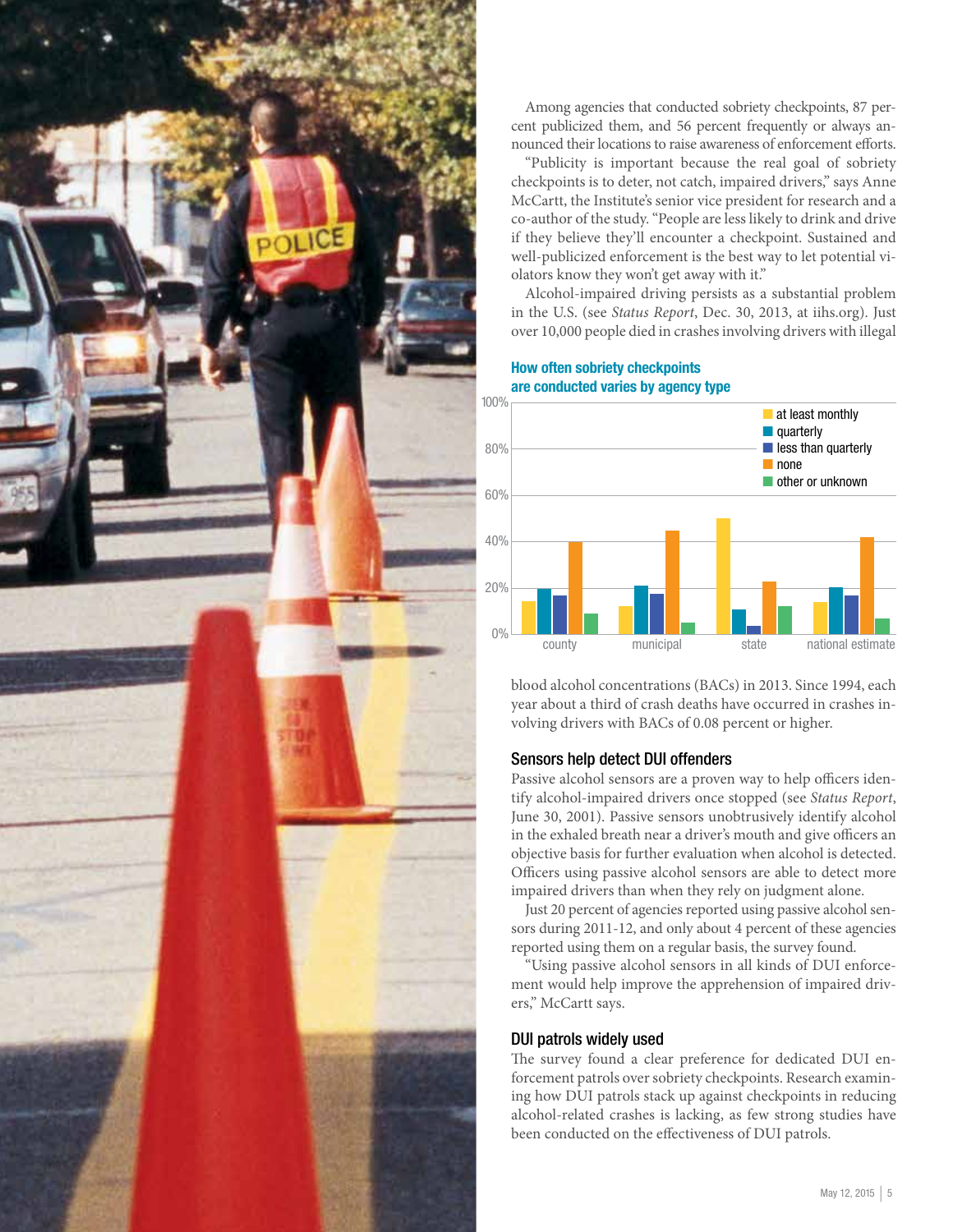Eighty-seven percent of the agencies surveyed reported that they conducted DUI enforcement patrols, such as saturation or roving patrols, to apprehend drivers with illegal BACs. Of the three agency types, state agencies were the most likely to conduct dedicated patrols and the most likely to conduct them at least monthly.

Dedicated DUI patrols were less likely to be publicized than checkpoints (61 percent vs. 87 percent).

"Getting impaired drivers off the roads is important, but so is discouraging drinking drivers from getting behind the wheel in the first place," McCartt explains. "That's where publicity comes in. Agencies could maximize the deterrent effects of dedicated patrols by letting people know about them ahead of time and conducting them more often."

Passive alcohol sensors are a proven way to help officers detect more impaired drivers at sobriety checkpoints and during routine traffic stops.

> One version of the passive sensor is built into a flashlight. If alcohol is detected, a color-coded meter on the side of the flashlight will light up. Another version is built into an aluminum clipboard.

For a copy of "Impaired driving enforcement practices among state and local law enforcement agencies" by A.H. Eichelberger and A.T. McCartt, email publications@iihs.org.  $\blacksquare$ 

# **More drivers use marijuana, but link to crashes is murky**

here are fewer alcohol-impaired drivers on U.S. roads than ever before, but<br>the proportion of drivers testing positive for marijuana and other illegal drugs here are fewer alcohol-impaired drivers on U.S. roads than ever before, but the proportion of drivers testing posis on the rise, results of the latest National Roadside Survey of Alcohol and Drug Use by Drivers indicates. At the same time, an in-depth federal study found no link between marijuana use and driver crash risk after controlling for driver demographic factors and alcohol use.

The National Highway Traffic Safety Administration (NHTSA) in February released results of the 2013-14 roadside survey, a nationally representative survey of nighttime weekend drivers. The voluntary, anonymous survey includes data collected from more than 9,000 drivers at a representative sample of 300 roadside sites nationwide. This was the second time that the survey collected information about driver use of illegal and legal drugs in addition to alcohol. Both saliva and blood samples were used to detect drugs, including cannabinoids, stimulants, sedatives, antidepressants and narcotic analgesics. For marijuana, samples were screened for THC and its active metabolite, 11-OH-THC.

The survey found a large increase in the proportion of weekend nighttime drivers testing positive for marijuana or other illegal drugs compared with the 2007 survey, which was the first one to screen for drug use (see *Status Report*, Feb. 6, 2010, at iihs. org). About 1 in 5 weekend nighttime drivers tested positive for at least one legal or illegal drug, NHTSA reports. Marijuana showed the greatest increase in prevalence among illegal drugs. The percentage of weekend nighttime drivers testing positive for marijuana use increased from 8.6 percent in 2007 to 12.6 percent in 2013-14.

In contrast to the rise in drug use, the roadside survey found a third fewer drivers with alcohol in their system in 2013-14 compared with 2007. About 8.3 percent of weekend nighttime drivers tested positive for alcohol, and about 1.5 percent of drivers had a blood alcohol concentration (BAC) of 0.08 percent or higher. The proportion of weekend nighttime drivers at or above 0.08 percent BAC declined 32 percent from 2007 and plunged 80 percent from 1973 when the first roadside survey was conducted.

NHTSA in its research summary notes, "Changes in state policy on marijuana use, including medical and recreational use, may have contributed to an increase in marijuana use by drivers. However, the survey does not permit a state-by-state comparison. The change in use may reflect the emergence of a new trend in the country that warrants monitoring."

Voters in Colorado and Washington approved the legalization of the recreational use of marijuana for adults 21 and older in 2012, while Alaska, Oregon and the District of Columbia followed suit in 2014. Efforts are under way in a number of state legislatures to legalize marijuana or decriminalize possession. Medical marijuana use is legal in 23 states and D.C.

Evidence is mixed on the effects of marijuana use on crash risk. Laboratory studies indicate that marijuana use degrades driving skills, but crash-data research hasn't been as definitive. Some studies have found that using the drug could more than double crash risk, while others have failed to find a link between marijuana use and crashes.

#### NHTSA drug study

Results of the first large-scale case-control study in the U.S. to examine the crash risk associated with driver drug use help to broaden researchers' understanding of the issue.

Conducted in Virginia Beach, Va., during a 20-month period ending in 2012, the NHTSA-sponsored study gathered data from more than 3,000 drivers who were involved in police-reported crashes, plus a comparison group of 6,000 drivers who didn't crash. Research teams responded to crashes 24 hours a day, seven days a week and screened drivers for a large number of potentially impairing legal and illegal drugs using blood and saliva samples. NHTSA released a summary of the Virginia Beach study in early 2015, along with results of the national roadside survey.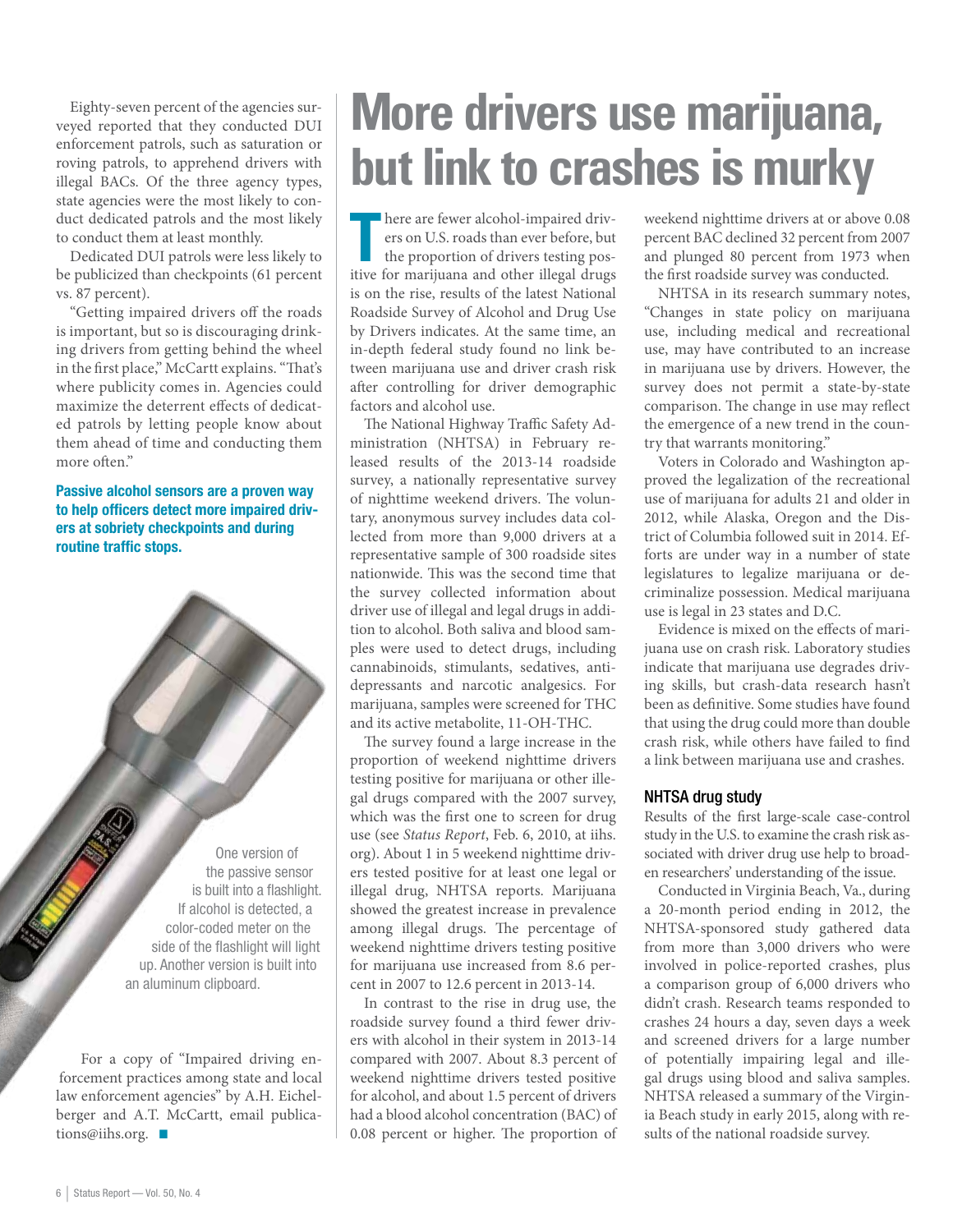



...but more drivers test positive for marijuana, other drugs



The drug most frequently used by drivers was marijuana. THC, the main psychoactive substance in marijuana, was detected in 7.6 percent of the crash-involved drivers and 6.1 percent of the control drivers. In comparison, based on breath tests, alcohol was detected in 5 percent of the crashinvolved drivers and 2.7 percent of the control drivers. After marijuana, the most frequently detected drugs were opiates (e.g., heroin, oxycodone) and stimulants (e.g., amphetamines, cocaine). About 3 percent of the crash-involved drivers tested positive for more than one class of drug; 2.1 percent of the control drivers tested positive for more than one drug.

Although marijuana-positive drivers were overrepresented in the crash-involved

population, when researchers controlled for demographic factors (age, gender, ethnicity) and alcohol use, they didn't find an increase in crash risk associated with marijuana use. The analyses were unable to examine the crash risk associated with different amounts of the drug.

In contrast, driver alcohol use was associated with an elevated risk of a crash, both before and after controlling for demographic factors, and crash risk increased as BACs increased. Drivers with a BAC of 0.08 percent had about 4 times the risk of crashing as sober drivers. Drivers with a BAC of 0.15 percent had at least 12 times the risk of crashing.

In announcing results of the research, NHTSA Administrator Mark Rosekind said,

"The combined message of these two surveys is that our work to understand and combat drunk driving is paying off, but that we have much to learn about how illegal drugs and prescription medications affect highway safety — and that developing that knowledge is urgent, because more and more drivers have these drugs in their systems."

NHTSA notes that studies using driving simulators and test tracks have found that marijuana at sufficient dosage levels impairs driving functions. The agency is conducting more studies on the impact of drugged driving, including a roadside survey in Washington, where marijuana use is legal, as well as a simulator study with the National Institute on Drug Abuse to assess the performance of drivers under the influence of drugs.  $\blacksquare$